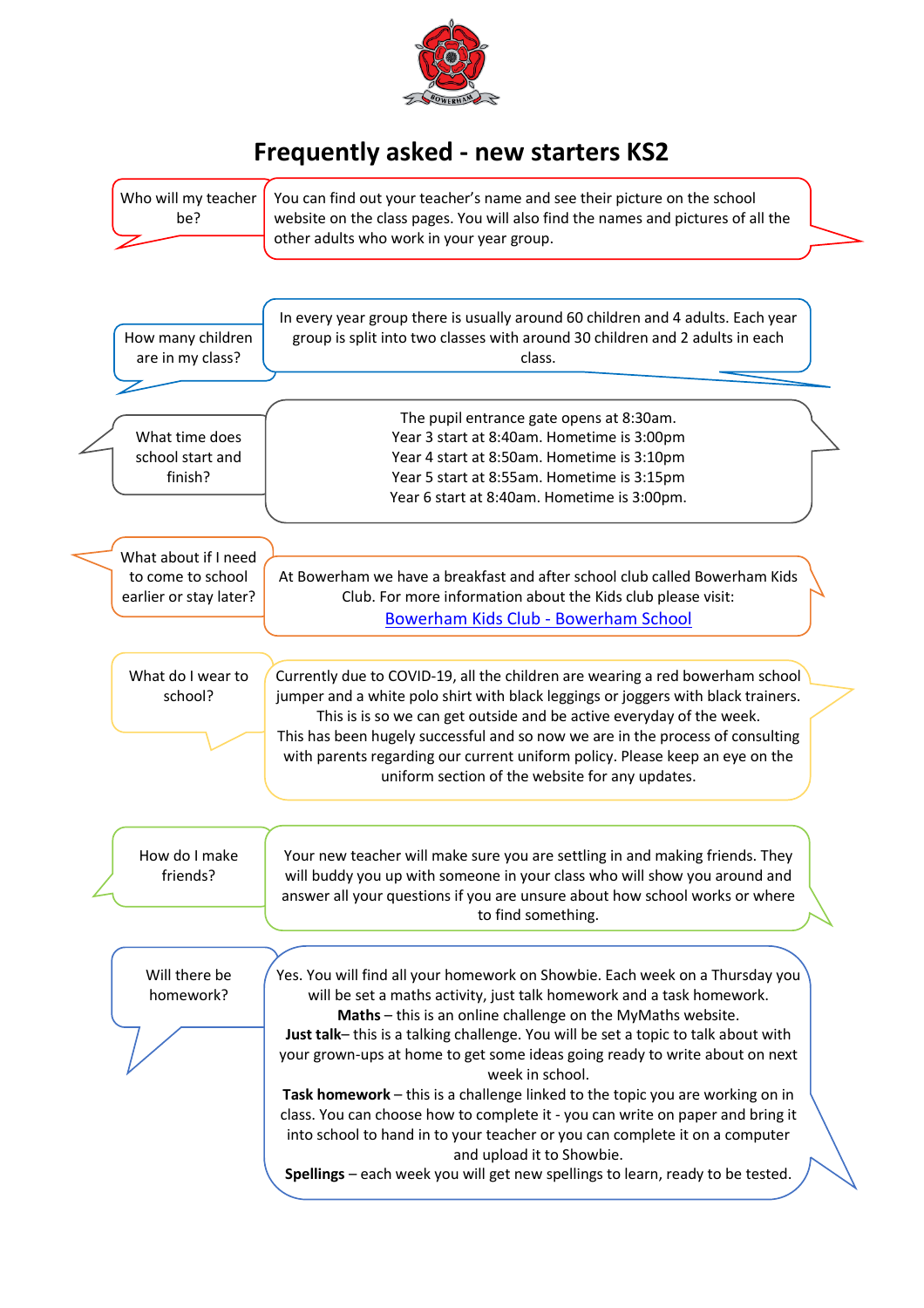

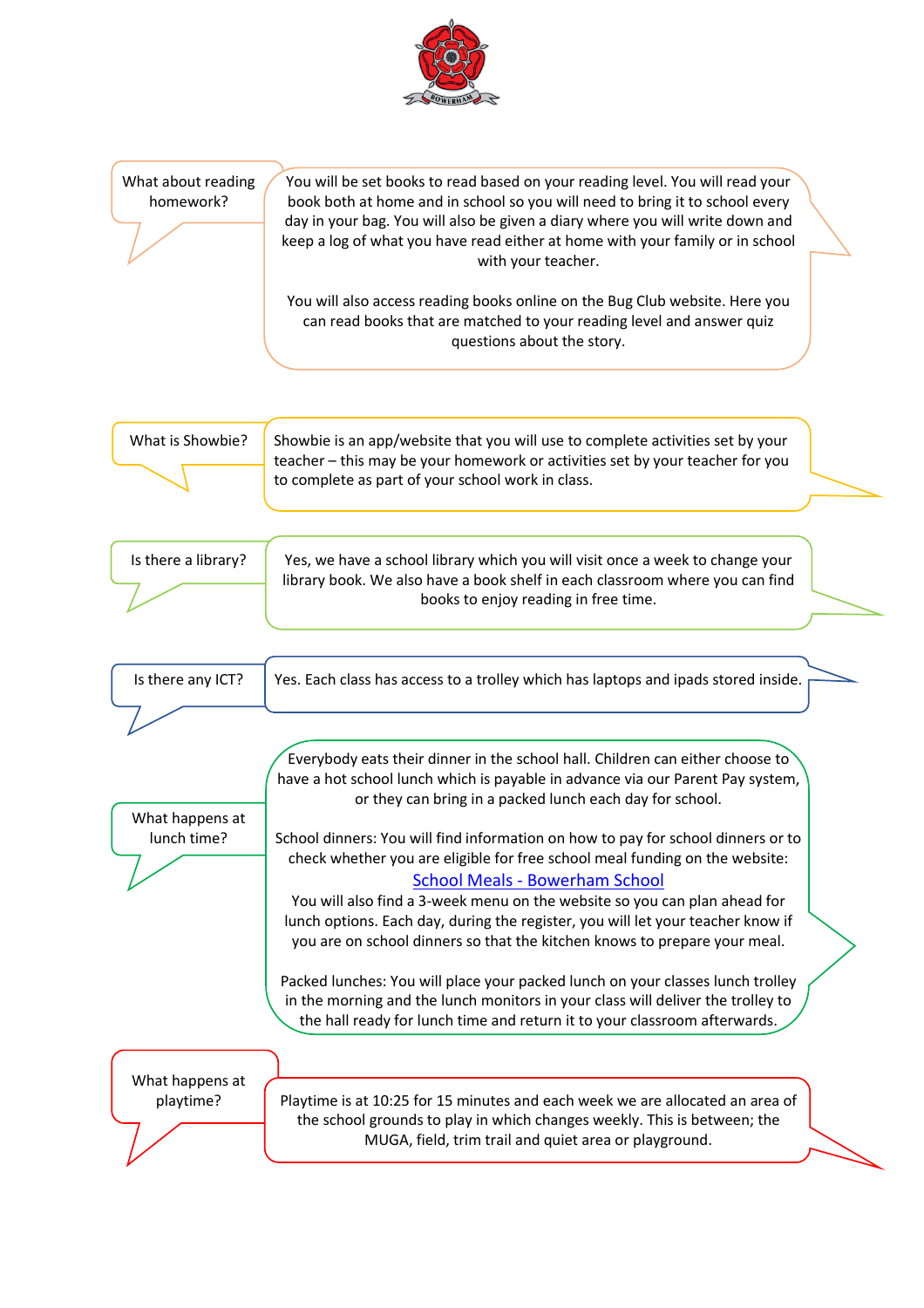

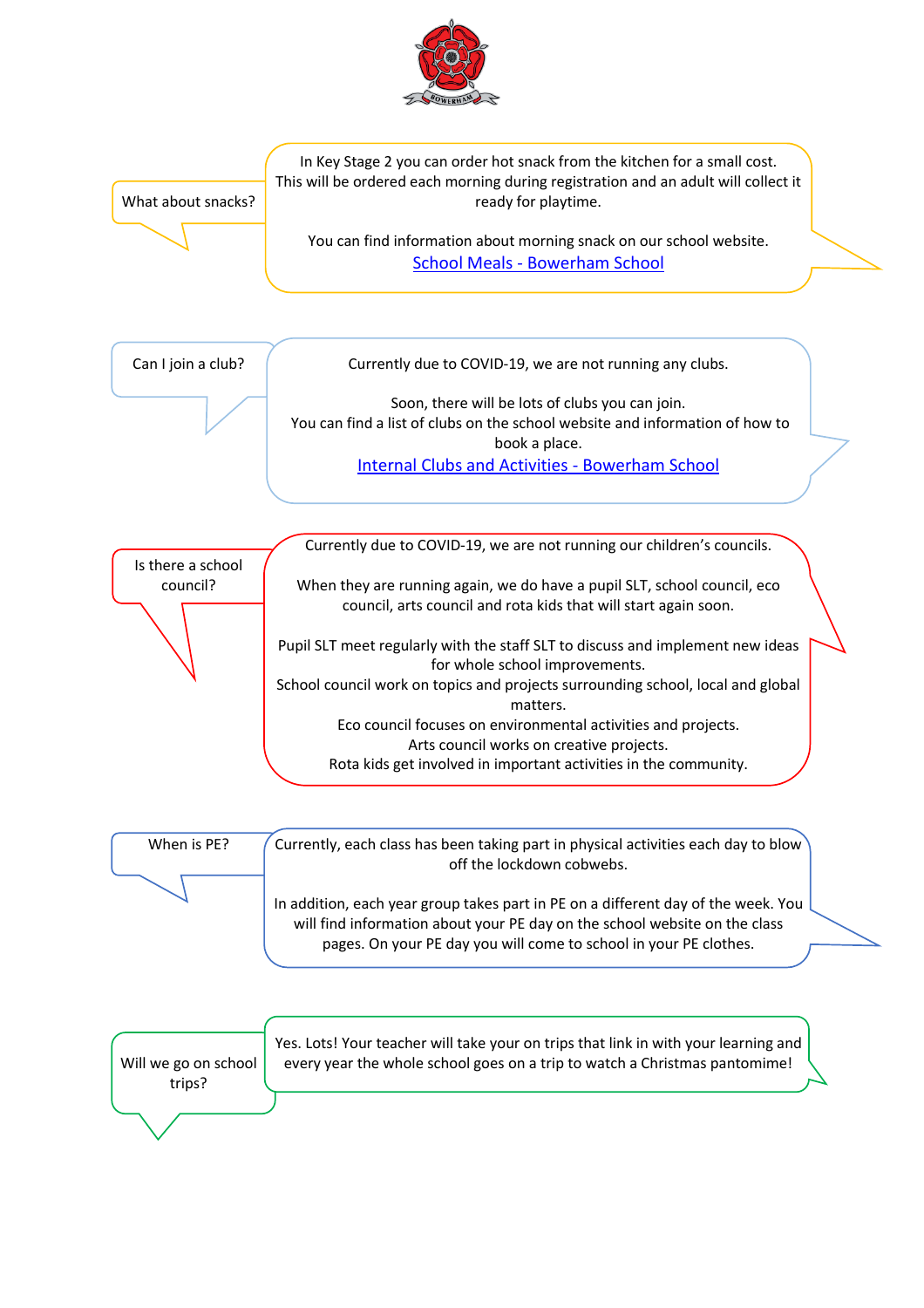

What happens if I am upset?

In school, we have lots of things in place to help you if you are upset. We have trust buddies which is where you pick an adult in school – any adult in any area of the school - who you can ask to talk to if you are upset or worried about anything.

What are the school rules? We have 6 golden rules to follow. When you are following these rules, this is called your Bowerham Best. We are kind We are gentle We look after property We are honest We work hard We listen

What rewards can I earn?



When you have done something extra special that is even better than your

hard all term.